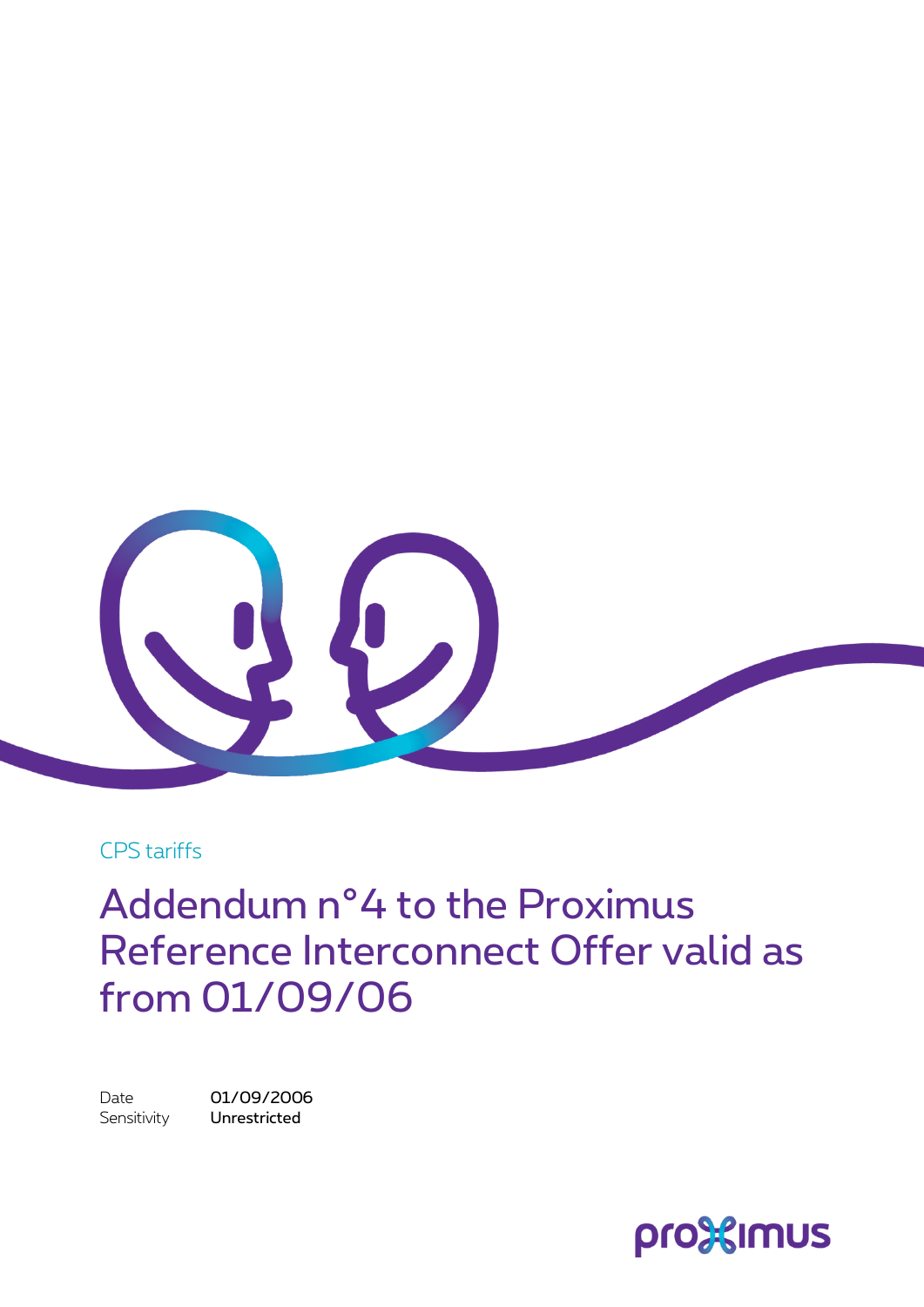# pro<sup>32</sup>imus

## <span id="page-1-0"></span>**Table of contents**